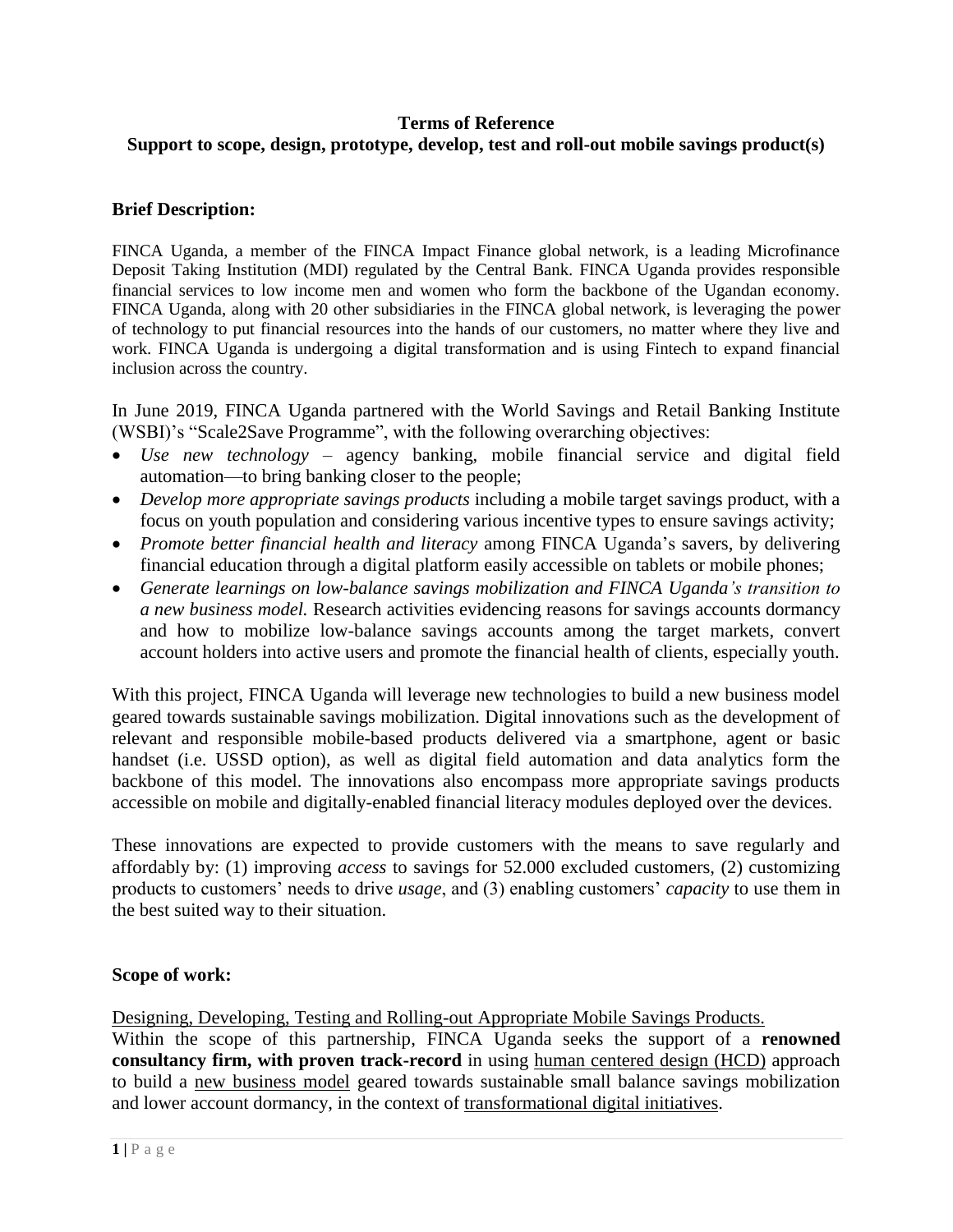The digitization of its channels will enable FINCA Uganda to better use its data to test and customize new savings products aimed at driving regular deposit mobilization.

The influence of a set of variables – duration of savings period, type of in-kind rewards, type of customer engagement, financial education etc. – shall be considered to better understand the customers' savings behavior and key characteristics for successfully mobilizing deposits.

### **Description of Duties:**

The following activities and deliverables are expected to be covered under these TOR:

| <b>Phase</b>                                       | <b>Proposed Activities</b>                                                                                                                                                                                                                                                                                                                                                              | <b>Expected Deliverables</b>                                                                                                                                       | <b>Duration</b> |
|----------------------------------------------------|-----------------------------------------------------------------------------------------------------------------------------------------------------------------------------------------------------------------------------------------------------------------------------------------------------------------------------------------------------------------------------------------|--------------------------------------------------------------------------------------------------------------------------------------------------------------------|-----------------|
| Desk<br>$\&$<br>Research<br>Capacity<br>Assessment | • Review of political, environmental,<br>regulatory factors and market<br>competitiveness<br>• Assessment of internal capacities to<br>deliver on the scope of the project, gaps<br>mapping and mitigations                                                                                                                                                                             | • Inception Report<br>(incl. external and<br>internal assessment)                                                                                                  | 2 weeks         |
| Market<br>Strategy                                 | • Detailed scoping of primary markets<br>and highlights of secondary markets<br>• Profiling and Segmentation of the key<br>viable markets for mobile savings<br>products                                                                                                                                                                                                                | • Market Strategy<br>report, detailing and<br>quantifying the<br>proposed market<br>approach                                                                       | 2 weeks         |
| Human<br>Centric<br>Design                         | • Human-centric Immersions within the<br>retained market segments<br>• Identification of key Value proposition<br>elements for each stakeholder involved<br>• Iterative Ideation sessions with all<br>stakeholders' representatives to identify<br>key product variables and<br>characteristics aimed to shape<br>sustainable savings behavior                                          | • HCD report, detailing<br>the product features<br>vs their expected<br>impact on adoption                                                                         | 1 month         |
| Product<br>Development<br>& Testing                | • Detailed Business requirements & Draft<br><b>Product Policy</b><br>• Go2Market strategy & Monitoring<br>framework to measure quality and track<br>product performance and progress<br>• Testing Iterations & Draft Product<br>Policy<br>• Developing a detailed work plan with<br>capacity building activities based on the<br>Training Needs Assessment (clients and<br>FINCA staff) | • Go2Market Strategy<br>• Business<br>Requirements<br>• Product Policy $&$<br>Manual<br>• KPIs & targets<br>• Customized training<br>packages-Staff and<br>clients | 1 month         |
| Pilot & Roll-<br>out support                       | • Go2Market approach & Commercial<br>Pilot support<br>• Support in the planning and execution                                                                                                                                                                                                                                                                                           | • Pilot reports<br>• Evaluation & roll-out<br>recommendations                                                                                                      | $3-6$<br>months |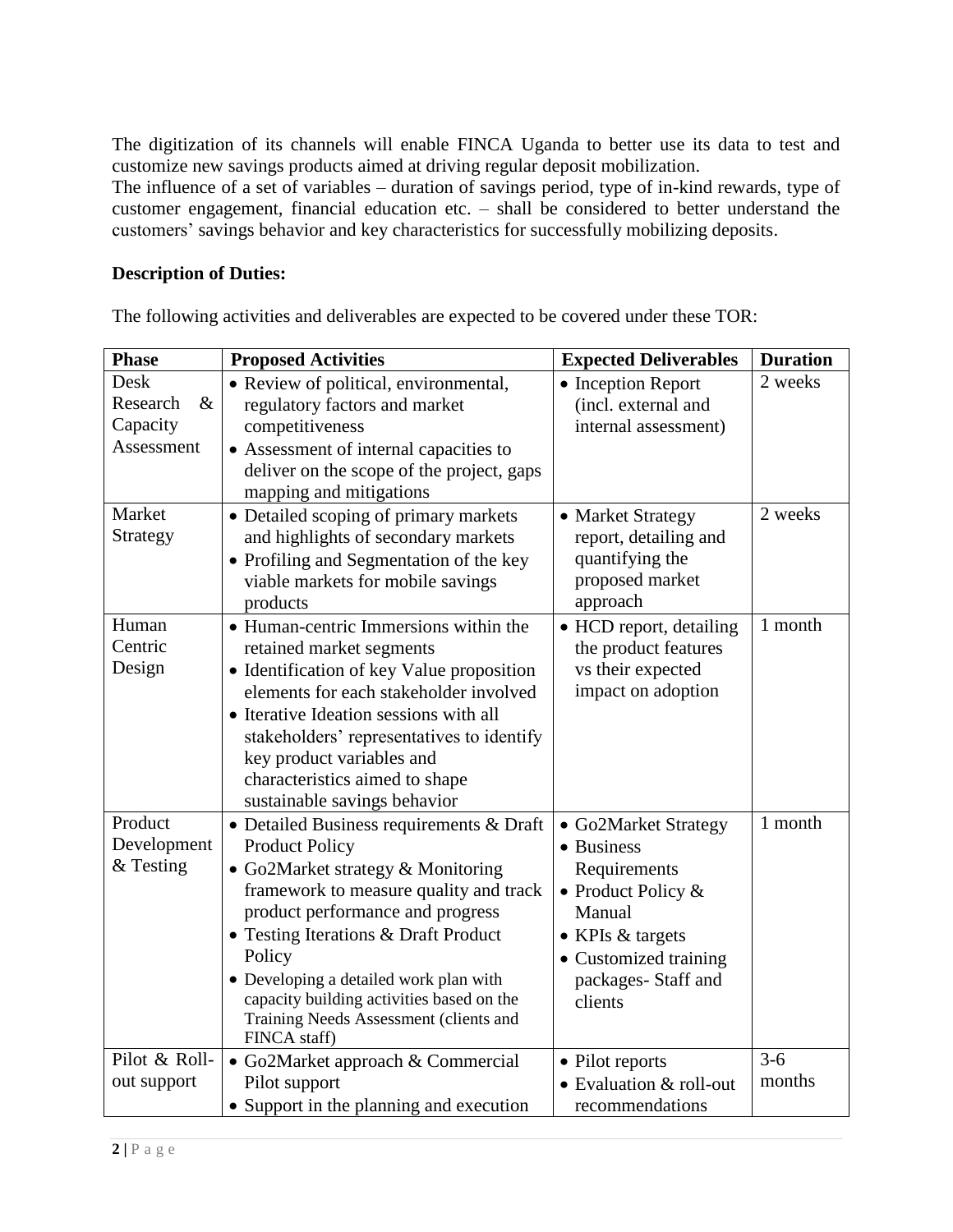| of marketing campaigns for mobile<br>savings products designed for FINCA<br>Clients by segments. (Youth, Women,<br>adults and rural vs urban) | • Lessons learned<br>documentation |  |
|-----------------------------------------------------------------------------------------------------------------------------------------------|------------------------------------|--|
| • Roll-out recommendations & Handover                                                                                                         |                                    |  |

The overall goal of this assignment is to proactively identify, design, develop and bring to market innovative mobile savings products delivered through flawless customer experience, in line with the organization's strategic plans. After piloting the products & customer engagements, these shall be delivered to the Savings Product Manager, for scale-up and "business as usual". FINCA Impact's Research Team will be involved alongside the Consultants throughout the project, to ensure alignment and continuity between the product design and the Randomized Control Trial to be implemented by FINCA Impact within the scope of the WSBI partnership.

# **Qualifications of the Consultants:**

- At least 10 years of experience relevant to the ToR (ie, Digital services, Savings products)
- At least 5 years' experience in applying Human Centered Design to develop and deliver new products, preferably within the digital space
- Deep knowledge in rolling out digital products through multi-channels approach, handson and operational experience in DFS transformation with a specific focus on MFIs
- Demonstrated experience in working with rural or low-income communities
- Must be able to bring strategic thought leadership and ensure transfer of knowledge while working with the FINCA Uganda team in implementing the products
- Experience in deploying other Digital Financial Services is highly preferred
- Previous work in the Ugandan Market and with any FINCA subsidiary is an added advantage

#### **Procurement Procedure:**

All intending and qualifying consultants can obtain the bid document from the website [www.finca.ug](http://www.finca.ug/) Or emailing to [joram.byamatungo@fincaug.org](mailto:joram.byamatungo@fincaug.org)

Or [joel.odokola@fincaug.org](mailto:joel.odokola@fincaug.org)

Or pick hard copies of the same from FINCA Uganda Head office not later than **22nd August 2019** by 12:00hrs, and submit their proposal for the same in a sealed envelope Marked as *"PROPOSAL FOR MOBILE SAVINGS PRODUCTS*" at the address below not later than **23rd August, 2019** by 17:00hrs.

To: **Chairperson Procurement Committee FINCA Uganda Plot 11B Acacia Avenue, Kololo, Kampala P.O. BOX 24450, Kampala.**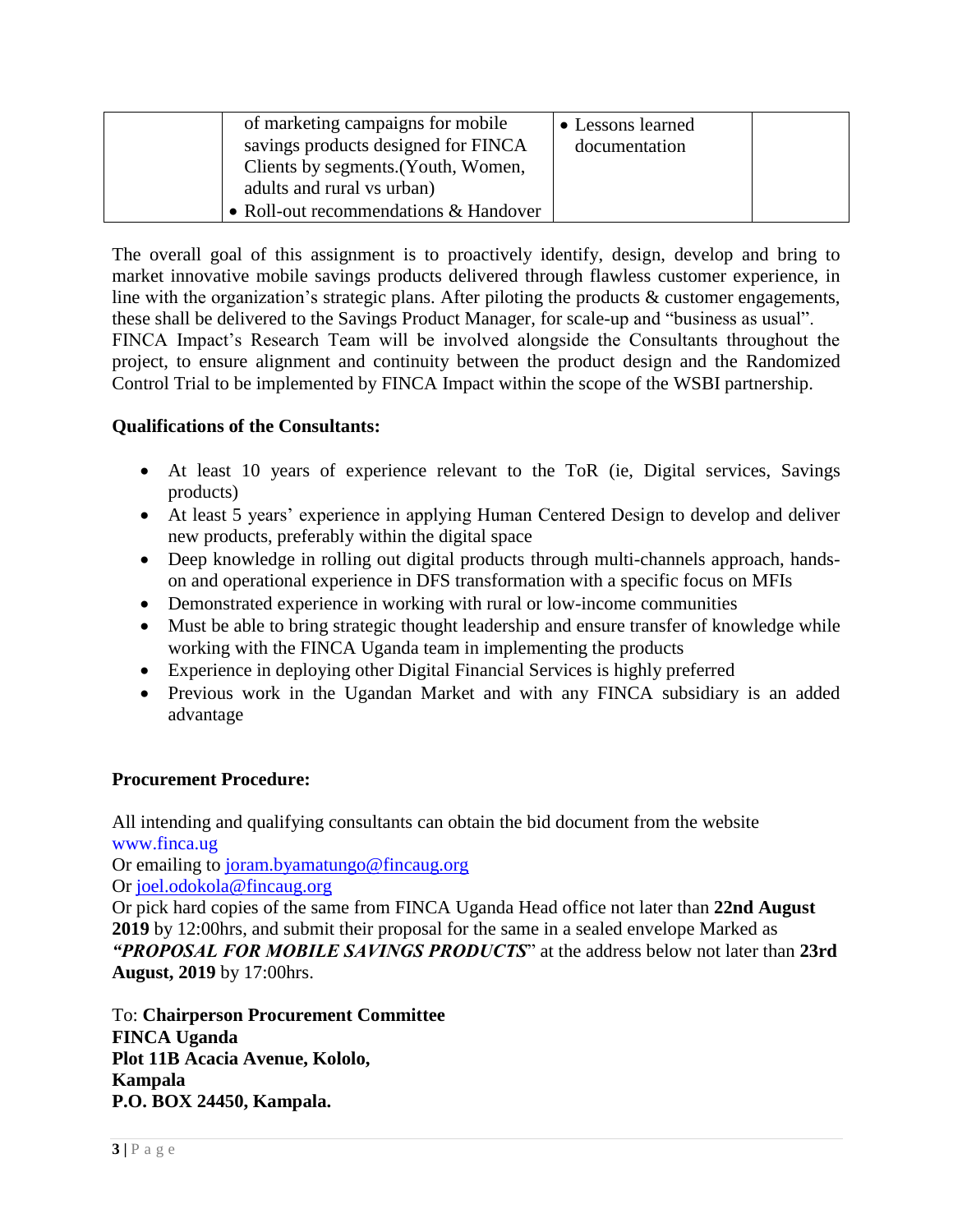For further inquiries please contact: +256776650021 OR [joram.byamatungo@fincaug.org](mailto:joram.byamatungo@fincaug.org) OR [joel.odokola@fincaug.org](mailto:joel.odokola@fincaug.org)

The Technical proposal shall not exceed 10 pages (without annexes) and shall contain the following sections (at a minimum):

- Understanding of and comments on the Terms of Reference
- Qualifications and project references proving the capacity to deliver on the scope of work
- Methodology, key deliverables and timelines to achieve the intended results
- Proposed team and workplan highlighting the level of effort required by activity
- Detailed Project References and CVs of proposed team shall be presented in annex

The **Financial proposal** shall be provided in a password protected .pdf<sup>1</sup>, detailing the following:

- Rates (in USD) and number of consulting days for each of the proposed team members
- Detailed expenditures expected to complete the scope of work, by category (i.e., airfares, visas – if applicable, per diems & accommodation, local traveling, others – detailed, etc.)
- Proposed payment conditions, in line with the deliverables/ milestones to be achieved

# **Proposal Scoring:**

Qualification of the Bidder will be evaluated against the Minimum Qualification requirements specified above. Any proposal not qualifying with these requirements will be discarded.

Rating the Technical Proposal (TP):

TP Rating  $=$  (Total Score Obtained by the Offer / Max. Obtainable Score for TP) x 100 Only Technical proposals obtaining at least 70% TP Rating will be proceeded to the financial evaluation.

The following grid will be used to score the Technical Proposals:

| <b>Rating Criteria</b>                                                              | <b>Max Score</b> |
|-------------------------------------------------------------------------------------|------------------|
| Understanding of and comments on the Terms of Reference                             |                  |
| Qualifications $\&$ references proving the capacity to deliver on the scope of work | 20               |
| Methodology, key deliverables and timelines to achieve the intended results         | 30               |
| Proposed team and workplan highlighting the level of effort required by activity    | 20               |
| Detailed Project References & CVs of proposed team shall be presented in annex      | 20               |

Rating the Financial Proposal (FP):

FP Rating  $=$  (Lowest Priced Offer / Price of the Offer Being Reviewed) x 100

Total Combined Score:

 $\overline{a}$ 

<sup>&</sup>lt;sup>1</sup> The password for the Financial Proposal will be formally requested to the bidding firm(s) if their Technical proposal qualifies – see Proposal Scoring section; any bid including this password, either within the Technical proposal or via email exchanges prior to formally being requested to do so by FINCA Uganda, will be disqualified.